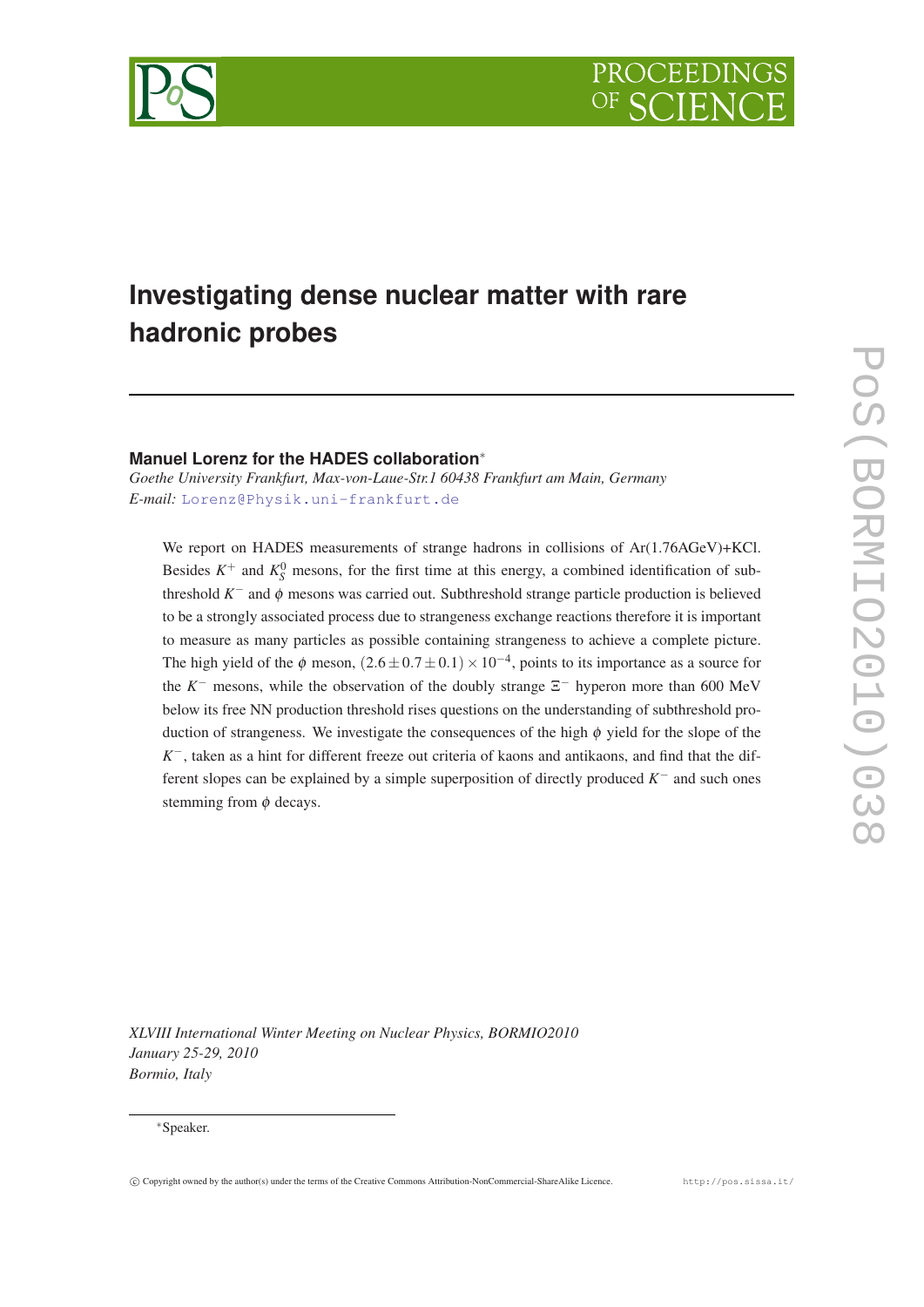#### 1. Strangeness in dense nuclear matter

Heavy-ion collisions at kinetic beam energies of 1-2 AGeV create a rather dense (compression factors up to three) and long-lived system (lifetimes in the order of 10fm/c) [\[1\]](#page-4-0), providing a favorable environment to study the hadron properties under such extreme conditions. According to theoretical calculations antikaons feel an attractive potential in the nuclear medium, whereas the in-medium kaon potential is expected to be slightly repulsive [\[2\]](#page-4-0). These effects are expected to affect the production and propagation of kaons in dense nuclear matter, yielding a large mean free path and reduced production for kaons and a increased production but small mean free path for antikaons. Consequently, the systematic study of *K* <sup>±</sup> sub-threshold production yields, phase space distributions and flow observables attracted much experimental attention in the past two decades. A major experimental finding of the KaoS collaboration is that the *K* <sup>−</sup>/*K* <sup>+</sup> ratio is almost constant as a function of the collision centrality. The inverse slope parameters of the energy distributions of *K*<sup>+</sup> are systematical about 15 to 25 MeV larger than those of the *K*<sup>−</sup>. The following conclusions are drawn in [\[3\]](#page-4-0). The  $K^-$  and the  $K^+$  yields are coupled by a strangeness exchange reaction e.g.

$$
\pi Y \longrightarrow K^- N \tag{1.1}
$$

(with Y:  $\Lambda$  or  $\Sigma$ ) and both particle species exhibit different freeze-out conditions. This is in accordance with transport model calculations which predict different emission times for *K* <sup>+</sup> and *K* − mesons due to this process [\[4\]](#page-4-0). These findings need to be confronted with statistical model calculations which are also able to describe the constant  $K^-/K^+$  ratio assuming unique freeze-out conditions [\[5\]](#page-4-0).

#### 2. HADES results on strangeness production in HIC

The observed associated production of strange mesons underlines the need for a simultaneous measurement of all major particles containing strangeness in order to achieve a complete picture of their production and propagation. The HADES spectrometer at the heavy-ion synchrotron SIS at the Helmholtzzentrum für Schwerionenforschung (GSI) in Darmstadt has besides lepton identification power, the ability for precise measurements of nearly all relevant hadrons containing strangeness [\[6\]](#page-4-0). Besides  $K^+$  and  $K^0_S$  mesons, a combined identification of  $K^-$  and  $\phi$  mesons was carried out in the collision system Ar+KCl at 1.76 AGeV for the first time at this energy. Using the symmetry of the collision system the rapidity coverage of charged kaons is around 70%. As the ratio of *K*<sup>−</sup>/*K*<sup>+</sup> is nearly independent of centrality it can be directly compared to the ones measured by KaoS at different energies in various systems, see left panel of figure [1.](#page-2-0) While the charged kaon data fit well into the obtained systematics, the unexpectedly high yield of the  $\phi$  meson of  $(2.6 \pm 0.7 \pm 0.1) \times 10^{-4}$ , translates into  $0.18 \pm 7$  of all *K*<sup>-</sup> mesons originate from  $\phi$  decays and underlines its importance as a source for the *K* <sup>−</sup> mesons, as already indicated by data of the FOPI collaboration [\[7\]](#page-4-0). A fact which is so far taken into account only by one transport calculation [\[8\]](#page-4-0).

Another discovery of HADES is the identification of the doubly strange  $\Xi^-$  hyperon more than 600 MeV below its free NN production threshold. So far, both transport and statistical models fail by more than order of magnitude to describe these data, which seems to question the understanding of subthreshold strangeness production. Both findings and details of the data analysis are discussed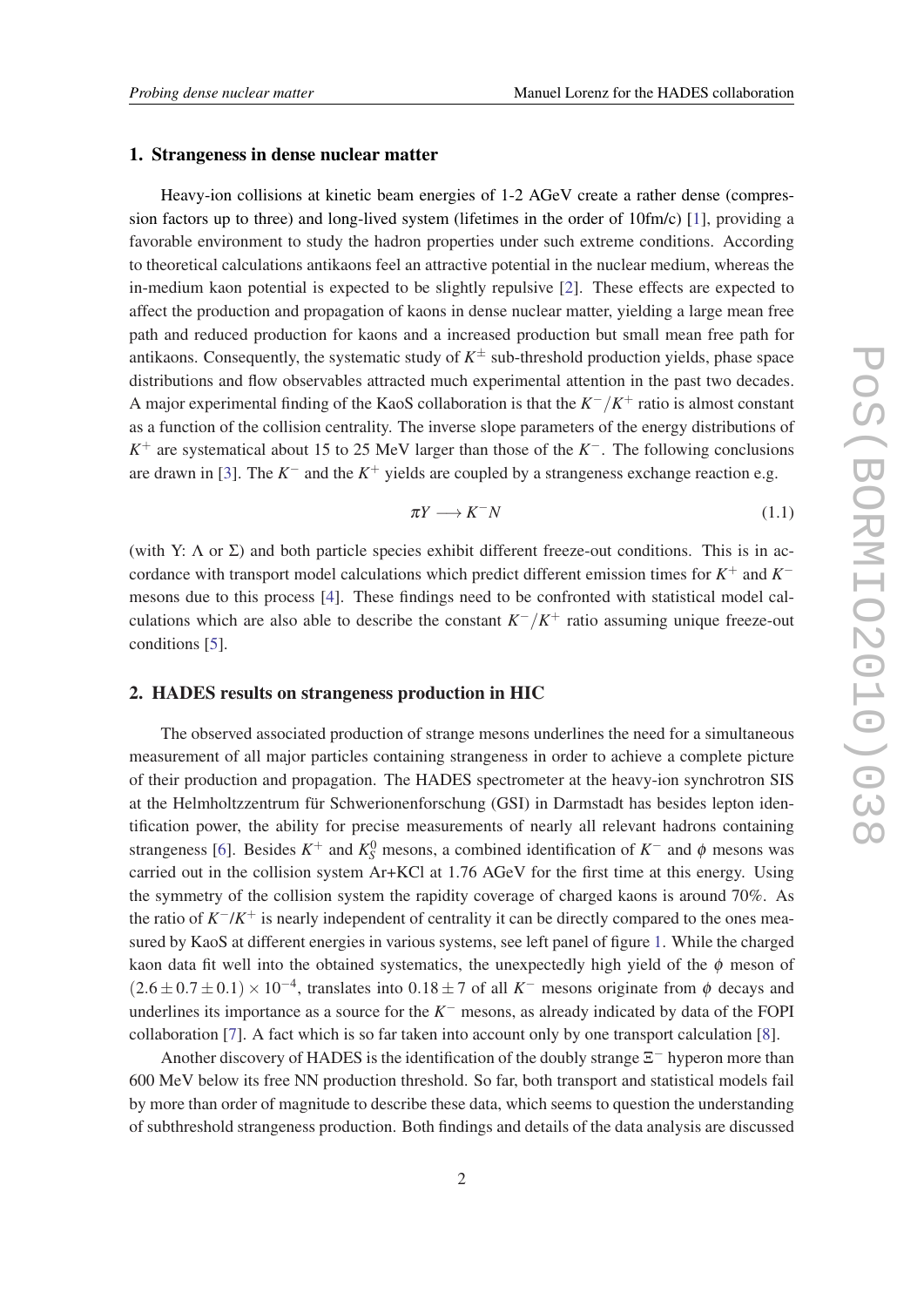<span id="page-2-0"></span>

Figure 1: Left panel:  $K^-/K^+$  ratios as a function of the kinetic beam energy for various systems. The present HADES data point [[9\]](#page-4-0) is depicted by the full triangle. KaoS data (open and filled circles, full square) are from [[3\]](#page-4-0). Right panel: Comparison of measured particle yields from [[9,](#page-4-0) [10,](#page-4-0) [11](#page-4-0), [14](#page-4-0)] to a statistical model fit.

in [\[9\]](#page-4-0) and [\[10](#page-4-0)]. The measurement of  $K_S^0$  mesons down to very low transverse momentum provides an excellent option to study the in-medium potential of kaons in comparison to transport models, as the effect should be most visible for those particles emitted with low momentum in the center of mass system of the reaction. As the ratio of antikaons to kaons is small, the measured  $K_S^0$  experienced except for the Coulomb interaction, nearly the same slightly repulsive in-medium potential as the  $K^+$  mesons. More details can be found in [[11\]](#page-4-0). The measured particle multiplicities of  $\pi^{-}, \Lambda, K^{+}, K_{S}^{0}, K^{-}, \phi, \Xi^{-}$  are used as input for a statistical model fit using the Thermus code [[12\]](#page-4-0). In this model a strangeness correlation radius  $R_c$  [[13\]](#page-4-0) in which strangeness is exactly conserved besides temperature and chemical potential parameters are adjusted to the data. The statistical model is able to reproduce the measured particle yields within errors, except for the  $\Xi^-$  hyperon, as already mentioned, see right panel of figure 1. The following values for the chemical freeze-out conditions are extracted from the fit:  $T \approx 73$  MeV,  $\mu_b \approx 770$  MeV,  $R \approx 4.9$  fm and  $R_c \approx 2.4$  fm. More details can be found in [[14\]](#page-4-0).

#### 3. On the different freeze out criteria of charged kaons

Let us investigate the impact of the obtained large  $\phi/K^-$  ratio on the measured inverse slope parameter of antikaons, which was interpreted [[3](#page-4-0)] as a sign for the later freeze out of this kaon species. We start our investigation with a simple assumption. Let us assume that there are only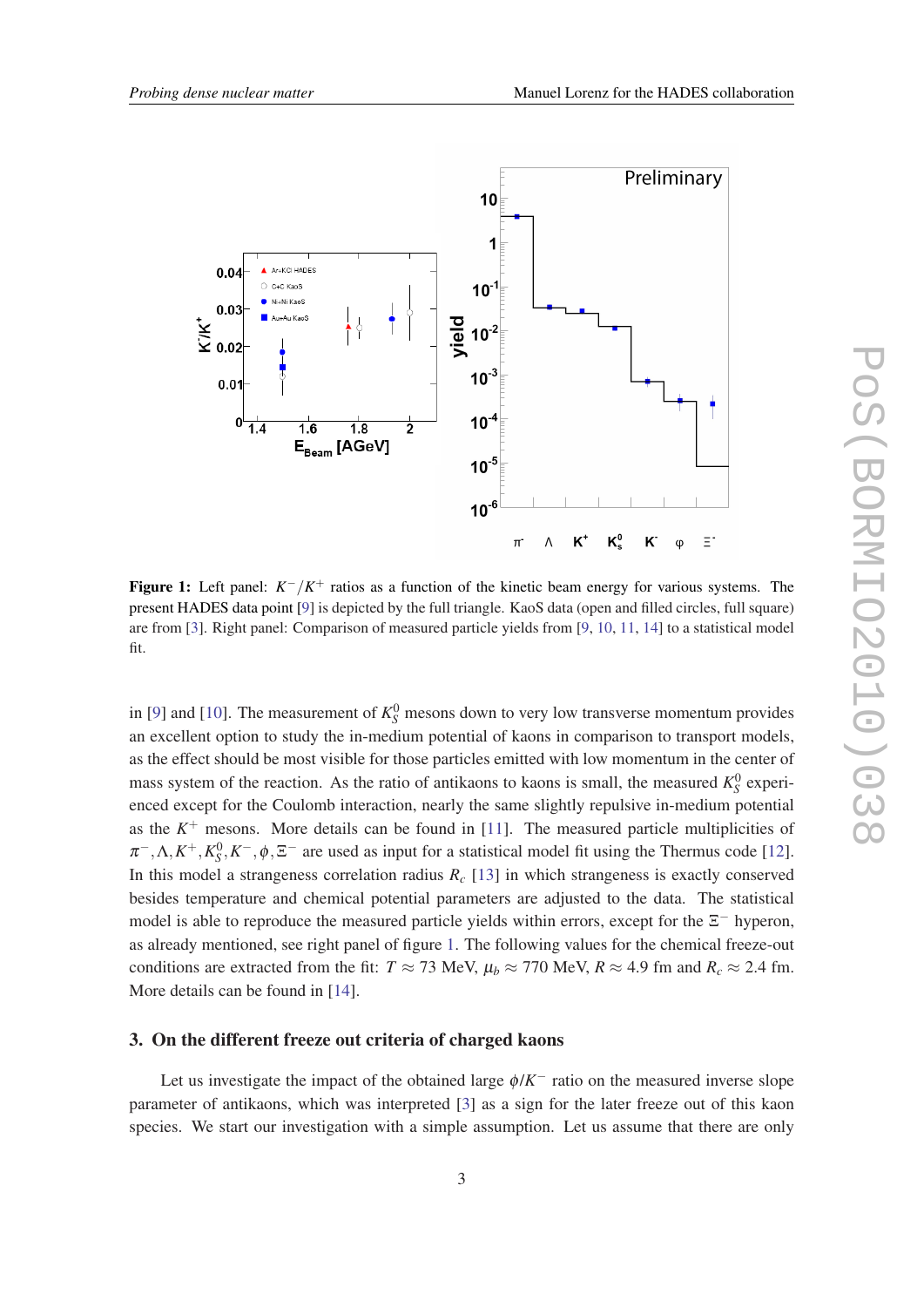two sources of  $K^-$ , a thermal one, the other one feeded by the decay of  $\phi$  mesons. In experiment one measures only the total yield. Using the event generator PLUTO [[15\]](#page-4-0) we generate a cocktail of  $K^-$  arising from the decay of purely thermal  $\phi$  mesons according to the measured inverse slope of  $T_{\phi} = 84 \pm 8$  MeV and from a purely thermal source of  $T_{K^-} = T_{K^+} = 89 \pm 1 \pm 2$  MeV corresponding to the measured inverse slope of the positive kaons. In order to get realistic particle ratios we normalize the rapidity density function of the thermal  $K^-$  and the ones resulting from a  $\phi$  decay according to the measured  $\phi/K^-$  ratio. The resulting distributions are shown in the left panel of figure 2. In the next step we scale the transverse mass distribution around beam rapidity according



Figure 2: Left panel: According to the measured yields in [[9\]](#page-4-0) normalized rapidity density distributions of the thermal  $K^-$  and the ones resulting of a  $\phi$ . The black solid line shows the sum of the two distributions. Right panel: Simulated transverse mass spectra for *K* <sup>−</sup> coming from a thermal source with a temperature of 89 MeV and those which stem from a  $\phi$  decay. The resulting cocktail spectrum is shown as a black solid line.

to the rapidity density functions. A Boltzmann fit according to

$$
\frac{1}{m_t^2} \frac{d^2 N}{dm_t dy} = C(y) \exp\left(-\frac{(m_t - m_0)c^2}{T_B(y)}\right).
$$
 (3.1)

is applied in the HADES  $m_t - m_K$  acceptance range 0-200  $MeV/c^2$  for  $K^-$  in the same way as it was done for the HADES data. The thermal  $K^-$  spectrum, the spectrum of the  $K^-$  which stem from the  $\phi$  decay and the resulting cocktail spectrum are shown in the right panel of figure 2. The inverse slope parameter of the  $K^-$  cocktail was found to be  $T_{K^-}$  = 74 MeV and agrees within errors with the experimental obtained value of  $T_{K^-}$  = 69 ± 2 ± 4 MeV, leaving little room for possible different freeze-out conditions. With the assumption of two different production channels for the *K*<sup>−</sup> it seems to be possible to describe the deviation of the inverse slope parameter of the charged kaons quite satisfactorily. This is in agreement with the statistical model assumption of unique freeze out criteria. For  $K^+$  the effect is negligible due to the much higher production yield, due to additional production channels as  $NN \to N\Lambda K^+$ . This effect is similar as the one observed for pions where two different slopes can be extracted from the transverse mass distributions. Here it is generally accepted that the origin of the smaller slope is the decay of a  $\Delta$  resonance into  $N\pi$ .